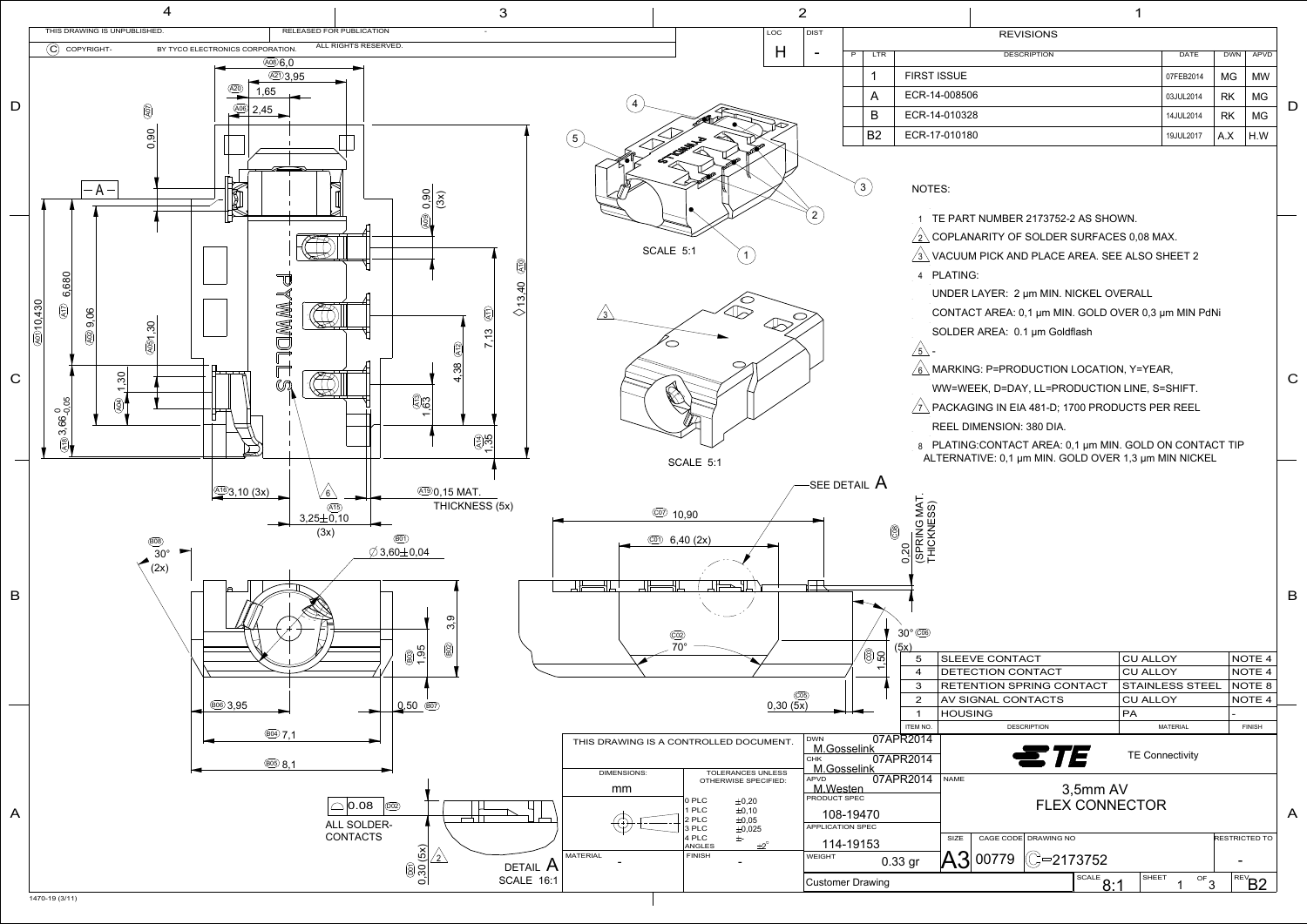

|                |                   |                      |                         |                              |                           |     |                               | н.    |                                                  |                          |                          |   |
|----------------|-------------------|----------------------|-------------------------|------------------------------|---------------------------|-----|-------------------------------|-------|--------------------------------------------------|--------------------------|--------------------------|---|
|                |                   |                      |                         |                              | <b>REVISIONS</b>          |     |                               |       |                                                  |                          |                          |   |
| P              | LTR               |                      |                         |                              | <b>DESCRIPTION</b>        |     |                               |       | DATE                                             | <b>DWN</b>               | <b>APVD</b>              |   |
|                |                   | SEE SHEET 1          |                         |                              |                           |     |                               |       | $\overline{\phantom{a}}$                         | $\overline{\phantom{0}}$ | $\overline{\phantom{a}}$ |   |
|                |                   |                      |                         |                              |                           |     |                               |       |                                                  |                          |                          |   |
|                |                   |                      |                         |                              |                           |     |                               |       |                                                  |                          |                          | D |
|                |                   |                      |                         |                              |                           |     |                               |       |                                                  |                          |                          |   |
|                | E                 |                      |                         |                              |                           |     |                               |       |                                                  |                          |                          |   |
|                |                   |                      |                         |                              |                           |     |                               |       |                                                  |                          |                          |   |
|                |                   |                      |                         |                              |                           |     |                               |       |                                                  |                          |                          |   |
|                |                   |                      |                         |                              |                           |     |                               |       |                                                  |                          |                          |   |
|                |                   |                      |                         |                              |                           |     |                               |       |                                                  |                          |                          |   |
|                |                   |                      |                         |                              |                           |     |                               |       |                                                  |                          |                          |   |
|                |                   | $\circledcirc$ 2,30  |                         |                              |                           |     |                               |       |                                                  |                          |                          |   |
|                |                   |                      |                         |                              |                           |     |                               |       |                                                  |                          |                          |   |
|                |                   |                      |                         | 8,90                         | (61)11,00                 |     |                               |       |                                                  |                          |                          |   |
|                |                   | @02,20               |                         | ලි                           |                           |     |                               |       |                                                  |                          |                          |   |
|                |                   |                      |                         |                              |                           |     |                               |       |                                                  |                          |                          |   |
|                |                   |                      | $\overline{4}$          |                              |                           |     |                               |       |                                                  |                          |                          | С |
|                |                   |                      | $\circledS$             |                              |                           |     |                               |       |                                                  |                          |                          |   |
|                |                   |                      |                         |                              |                           |     |                               |       |                                                  |                          |                          |   |
|                |                   |                      |                         |                              |                           |     |                               |       |                                                  |                          |                          |   |
|                |                   |                      |                         |                              |                           |     |                               |       |                                                  |                          |                          |   |
|                |                   |                      |                         |                              |                           |     |                               |       |                                                  |                          |                          |   |
|                |                   |                      |                         |                              |                           |     |                               |       |                                                  |                          |                          |   |
|                |                   |                      |                         |                              |                           |     |                               |       |                                                  |                          |                          |   |
|                | AL NAME           |                      | <b>ITEM</b>             | LAYOUT TERMINAL<br><b>NR</b> | <b>NO</b>                 |     |                               |       |                                                  |                          |                          |   |
|                | <b>VE CONTACT</b> |                      | 5                       | A                            | $\mathbf{1}$              | ᡐ   |                               |       |                                                  |                          |                          |   |
|                |                   | <b>CTION CONTACT</b> | 4                       | E                            | $\overline{\mathbf{4}}$   | o   |                               |       |                                                  |                          |                          |   |
|                |                   |                      |                         |                              |                           |     |                               |       |                                                  |                          |                          | B |
|                |                   |                      |                         |                              |                           |     |                               |       | $\mathbf{3}$<br>$\overline{2}$<br>$\overline{4}$ |                          |                          |   |
|                | ONTACT            |                      | $\overline{2}$          | $\mathsf{D}$                 | $\overline{\mathbf{4}}$   |     |                               |       |                                                  |                          |                          |   |
|                | <b>ONTACT</b>     |                      | 2                       | $\mathbf{C}$                 | $\ensuremath{\mathsf{3}}$ |     |                               |       |                                                  |                          |                          |   |
|                | <b>ONTACT</b>     |                      | $\overline{\mathbf{c}}$ | $\overline{B}$               | $\sqrt{2}$                | ᡐ   |                               |       |                                                  |                          |                          |   |
|                |                   |                      |                         |                              |                           |     |                               |       | CIRCUIT DIAGRAM                                  |                          |                          |   |
|                |                   |                      |                         |                              |                           |     |                               |       |                                                  |                          |                          |   |
|                |                   |                      |                         |                              |                           |     |                               |       |                                                  |                          |                          |   |
| elink          |                   | 07APR2014            |                         |                              |                           | ETE |                               |       | <b>TE Connectivity</b>                           |                          |                          |   |
| elink          |                   | 07APR2014            |                         |                              |                           |     |                               |       |                                                  |                          |                          |   |
| <u>en</u>      |                   | 07APR2014            | <b>NAME</b>             |                              |                           |     | 3,5mm AV                      |       |                                                  |                          |                          |   |
| PEC            |                   |                      |                         |                              |                           |     | <b>FLEX CONNECTOR</b>         |       |                                                  |                          |                          | A |
| 9479<br>V SPEC |                   |                      |                         |                              |                           |     |                               |       |                                                  |                          |                          |   |
| 9153           |                   |                      | SIZE                    | CAGE CODE DRAWING NO         |                           |     |                               |       |                                                  | RESTRICTED TO            |                          |   |
|                |                   | 0.33 gr              |                         | 00779                        |                           |     | $\odot$ –2173752              |       |                                                  |                          |                          |   |
|                | Drawing           |                      |                         |                              |                           |     | $\overline{\text{scale}}$ 8:1 | SHEET | $\frac{1}{\sqrt{10}}$<br>$\overline{c}$          |                          | $\sqrt{\text{REV}}$ B2   |   |
|                |                   |                      |                         |                              |                           |     |                               |       |                                                  |                          |                          |   |